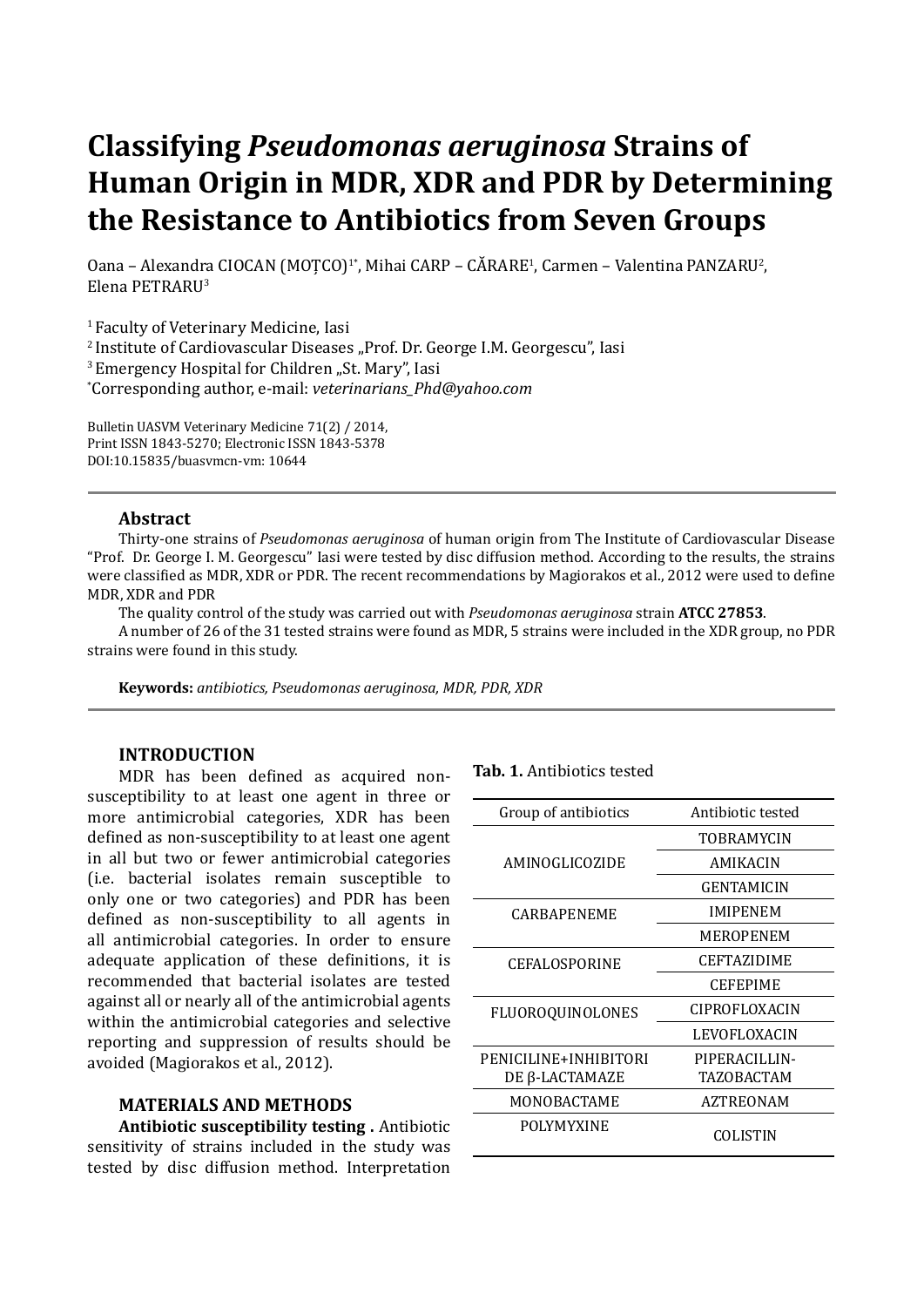results we made based on the rules CLSI (Clinical and Laboratory Standard Institute). The seven groups of antibiotics that we used in this study were:

**DST diffusion.** Principle: the surface of Mueller-Hinton environment seeded with stem test cloth shall be submitted disks with different antibiotics; antibiotic diffuses circular medium at concentrations decreasing; bacterial growth is inhibited in the area where higher concentrations than MIC (Codiţă et al., 2009).

**Materials used:** Strain tested in pure culture; Mueller-Hinton agar plates (Oxoid, UK); Discs impregnated with antibiotics (Oxoid, UK); Sterile saline; Sterile pads; 0.5 McFarland standard.

**Working protocol**: Mueller-Hinton medium I agar was prepared according to the manufacturer's instructions and poured into 25 ml petri dishes with a diameter of 90 mm, so that the thickness of the medium is 4 mm. We prepared in 2 ml of saline, a 0.5 McFarland turbidity of the bacterial suspension with 24 of the culture of the test strain ha, which corresponds to an inoculum of 1-2  $\times$  10<sup>8</sup>CFU / ml; suspension should be used within 15 minutes of mixing. Mueller-Hinton agar plates were seeded (pre-dried in the thermostat at 5 to 10 minutes) with a sterile sampling swab soaked in the bacterial suspension in three directions so as to spread out over the entire surface to obtain a confluent growth (Buiuc et al., 2010). The antibiotic discs were applied with automatically dispensaries Oxoid, UK. The plates were incubated at 37°, aerobically overnight (20-24h). The diameter of inhibition zones (mm) was measured around the discs and a category sensitivity (sensitive resistant, intermediate) were played according to CLSI standards. Antimicrobial agents and points of rupture zones of inhibition for *Ps. aeruginosa* (Performance Standards for Antimicrobial amended Susceptibility Testing; Twentieth Informational Supplement. CLSI document M 100 - S20, Wayne, PA, USA, 2014).

#### **RESULTS AND DISCUSSIONS**

- 31 the number of strains tested were 26 MDR (multidrug-resistant, the lack of sensitivity



Fig. 1. Numerical strains with different resistance profiles



**Fig. 2.** Classification of strains of *Pseudomonas aeruginosa* in the MDR, XDR, PDR